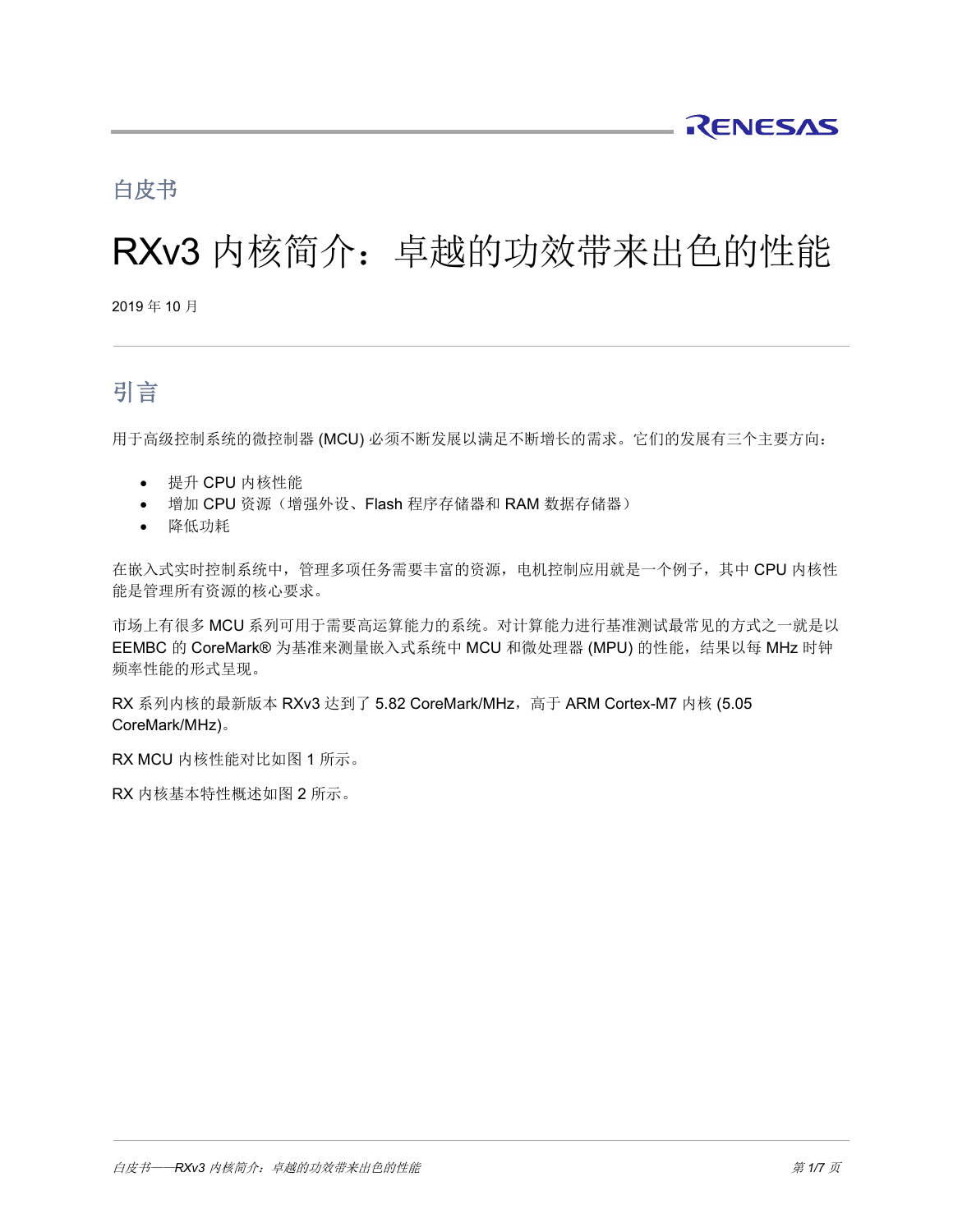

图 *1.RX* 和 *ARM Cortex-M* 内核性能对比

| RX core                         | RX <sub>v1</sub>                 | RX <sub>v2</sub>                                                                                                                                                     | RX <sub>v3</sub>                                                                                                                                                                 |  |  |  |  |  |
|---------------------------------|----------------------------------|----------------------------------------------------------------------------------------------------------------------------------------------------------------------|----------------------------------------------------------------------------------------------------------------------------------------------------------------------------------|--|--|--|--|--|
| <b>Architecture</b>             | 32bit CISC, Harvard architecture |                                                                                                                                                                      |                                                                                                                                                                                  |  |  |  |  |  |
| General<br>purpose<br>registers | 32bit x 16ch                     |                                                                                                                                                                      |                                                                                                                                                                                  |  |  |  |  |  |
| Compatibility                   | RX <sub>v1</sub>                 | Downward compatible with<br>RX <sub>v1</sub>                                                                                                                         | Downward compatible with<br>RXv1/RXv2                                                                                                                                            |  |  |  |  |  |
| <b>Instruction</b><br>set       | 90 instructions                  | 109 instructions<br>(90 RXv1 instructions + 19)<br>instructions)                                                                                                     | 113 instructions<br>$(109 R Xv2$ instructions + 4<br>instructions)<br>*2 out of 113 instructions are for<br>register bank save function.                                         |  |  |  |  |  |
| <b>Pipeline</b>                 | 5-stage                          | Improved 5-stage pipeline<br>Improved IPC through<br>enhanced pipeline<br>(enhanced performance<br>through parallel execution of<br>memory access and<br>operations) | Improved 5-stage pipeline<br>Improved IPC through enhanced<br>pipeline<br>(enhanced performance through<br>improved combination of<br>simultaneously executable<br>instructions) |  |  |  |  |  |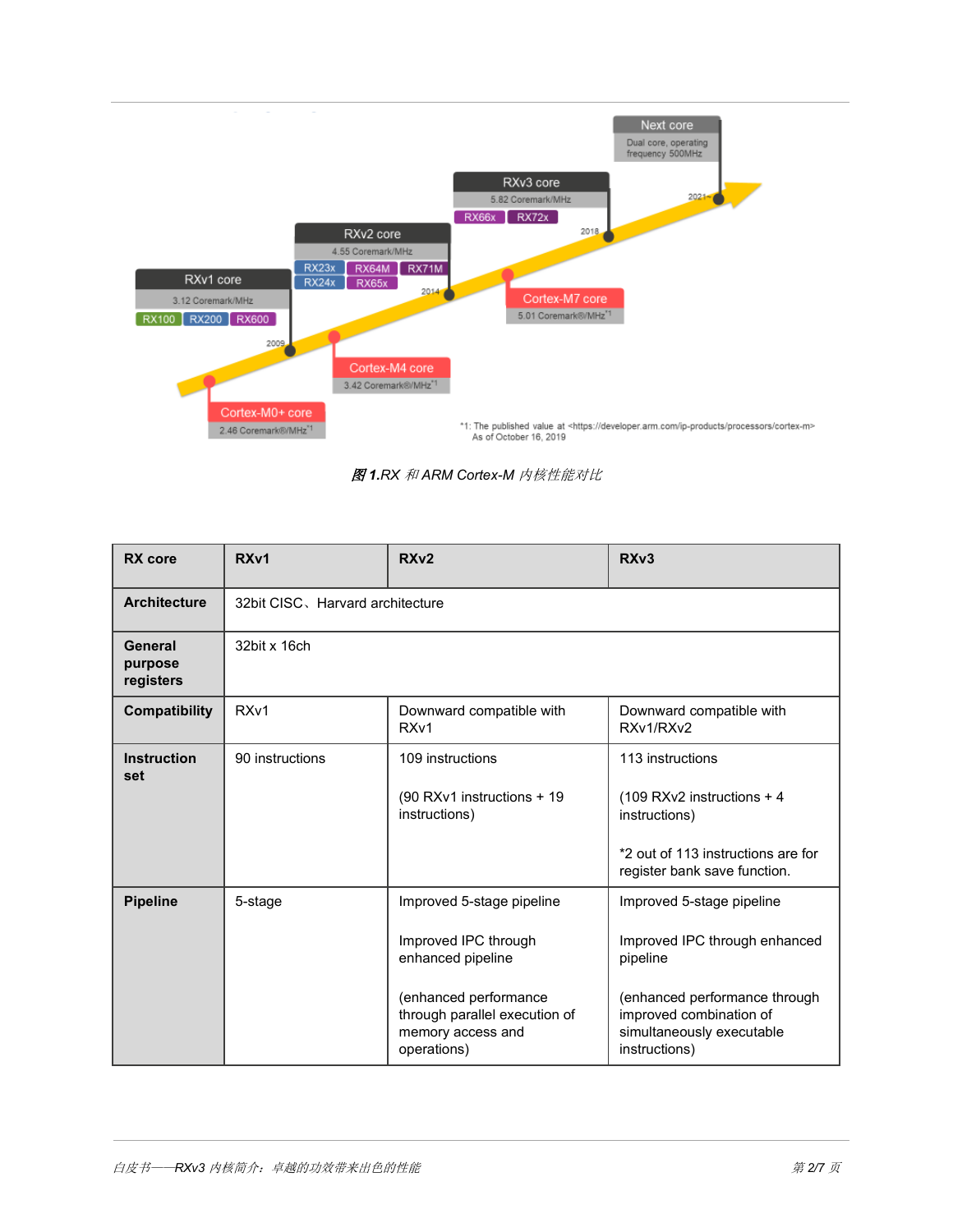| <b>DSP function</b><br><b>instructions</b> | Single-cycle MAC<br>instructions (16-bit),           | Single-cycle MAC instructions (32bits x 32bits + 72bits) |                                                                             |  |  |  |  |
|--------------------------------------------|------------------------------------------------------|----------------------------------------------------------|-----------------------------------------------------------------------------|--|--|--|--|
|                                            | Accumulator x 1                                      | Accumulator x 2                                          |                                                                             |  |  |  |  |
| <b>FPU</b>                                 | Supports IEEE754 compliant data types and exceptions |                                                          |                                                                             |  |  |  |  |
|                                            | Pipeline processing                                  |                                                          |                                                                             |  |  |  |  |
| <b>Performance</b>                         | Up to<br>3.12CoreMark/MHz                            | Up to 4.55CoreMark/MHz                                   | 5.82 CoreMark/MHz                                                           |  |  |  |  |
| <b>Others</b>                              |                                                      |                                                          | Register bank save function<br>(optional)                                   |  |  |  |  |
|                                            |                                                      |                                                          | Double precision floating-point<br>processing instructions (optional)       |  |  |  |  |
|                                            |                                                      |                                                          | *Availability of optional functions<br>depends on product<br>specifications |  |  |  |  |

#### 图 *2.*瑞萨电子 *RX* 内核的基本特性

### **RXv3** 内核的主要优势

RXv3 内核具有:

- 5.82 CoreMark/MHz 的高性能
- 内存占用小,指令集紧凑
- 双精度 FPU 功能
- 快速中断响应时间

MCU 的性能在高速嵌入式系统控制(即电动机控制系统,机器人等)中至关重要。通常会需要微控制器运 行和执行那些结合了 RTOS 的复杂软件。

目前, 应用 RXv3 内核的有三个 MCU 系列:

- RX66T 时钟最高可达 160MHz,针对电机功率控制进行了优化
- RX72T 时钟最高可达 200MHz,针对机器人驱动等严苛应用中的电机功率控制进行了优化
- RX72M 时钟最高可达 240MHz,针对系统和工业网络通信控制进行了优化

# 指令集架构

CPU 架构对内核性能和代码大小具有决定性的影响,在 CISC 和 RISC 架构中都有很多成功的内核实现。 然而,最有效的方法却是综合这两种方案的优势。CISC 的优点是代码紧凑,所需的闪存(ROM)较小。 RISC 代码执行得更快,并允许流水线操作。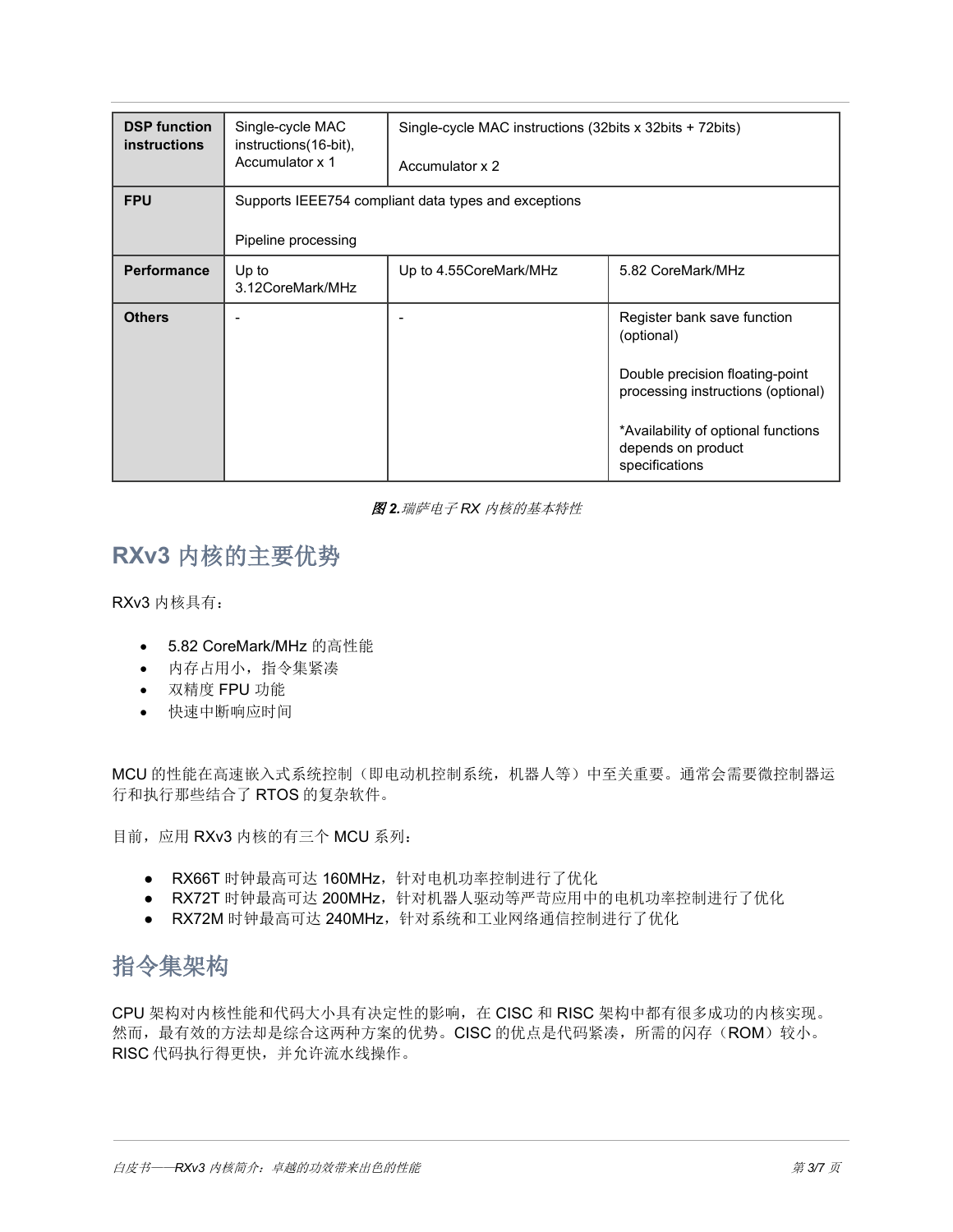RX 指令集具有紧凑的架构,其中包含精心选择的指令,可以将其减少到与基于 RISC 的架构相同的数量。 它采用 1 至 8 位等不同长度的指令集,从而有助于实现更高的性能、代码密度和更低的功耗。大多数常见 指令都采用了带有短操作码的优化寻址模式。

图 3 利用三种不同类型的应用展示了基于 RX 和基于 RISC 的 MCU 的代码大小分析。与 RISC 架构相比, 该架构可将静态代码大小最多减小 46%,将动态代码大小最多减少 30%。较小的静态代码在减小 ROM 尺 寸和降低成本方面具有重要作用,较小的动态代码则可实现低功耗。



#### 图 *3.RX* 和基于 *RISC* 的 *MCU* 的代码大小分析

| Arithmetic/Logic        |              | <b>Data Transfer</b> |                            | <b>PUSHC</b>         | SAVE*         | <b>DSP</b>     |              | Data Trans. (DP-FPU)       |                |                            |        |
|-------------------------|--------------|----------------------|----------------------------|----------------------|---------------|----------------|--------------|----------------------------|----------------|----------------------------|--------|
| <b>ABS</b>              | <b>MAX</b>   | <b>RORC</b>          | <b>BFMOV</b>               | <b>MOVU</b>          | <b>PUSHM</b>  | <b>SCCnd</b>   | <b>EMACA</b> | <b>MSBLO</b>               | <b>MVTACGU</b> | DMOV*                      | MVFDC* |
| <b>ADC</b>              | <b>MIN</b>   | <b>ROTL</b>          | <b>BFMOVZ</b>              | <b>POP</b>           | <b>REVL</b>   | <b>STNZ</b>    | <b>EMSBA</b> | <b>MULHI</b>               | <b>MVTACHI</b> | DPOPM*                     | MVFDR* |
| <b>ADD</b>              | <b>MUL</b>   | <b>ROTR</b>          | <b>MOV</b>                 | <b>PUSH</b>          | <b>REVW</b>   | STZ.           | <b>EMULA</b> | <b>MULLH</b>               | <b>MVTACLO</b> | DPUSHM*                    | MVTDC* |
| <b>AND</b>              | <b>NEG</b>   | <b>SAT</b>           | <b>MOVCO</b>               | <b>POPC</b>          | RSTR*         | <b>XCHG</b>    | <b>MACHI</b> | <b>MULLO</b>               | <b>RACL</b>    | <b>Floating-point (DP)</b> |        |
| <b>CMP</b>              | <b>NOP</b>   | <b>SATR</b>          | <b>MOVLI</b>               | <b>POPM</b>          | <b>Branch</b> | <b>Strings</b> | <b>MACLO</b> | <b>MVFACHI</b>             | <b>RDACL</b>   | DABS*                      | DSUB*  |
| <b>DIV</b>              | <b>NOT</b>   | <b>SBB</b>           | <b>System manipulation</b> |                      | <b>BCnd</b>   | <b>SCMPU</b>   | <b>MACLO</b> | <b>MVFACHI</b>             | <b>RDACL</b>   | DADD <sup>*</sup>          | DTOF*  |
| <b>DIVU</b>             | <b>OR</b>    | <b>SHAR</b>          | <b>BRK</b>                 | <b>MVTC</b>          | <b>BRA</b>    | <b>SMOVB</b>   | <b>MSBHI</b> | <b>MVFACLO</b>             | <b>RDACW</b>   | DCMPcm <sup>*</sup>        | DTOI*  |
| <b>EMUL</b>             | <b>RMPA</b>  | <b>SHLL</b>          | <b>CLRPSW</b>              | <b>RTE</b>           | <b>BSR</b>    | <b>SMOVF</b>   | <b>MSBLH</b> | <b>MVFACMI</b>             | <b>FTOI</b>    | DDIV*                      | DTOU*  |
| <b>EMULU</b>            | <b>ROLC</b>  | <b>SHLR</b>          | <b>INT</b>                 | <b>RTFI</b>          | <b>JMP</b>    | <b>SMOVU</b>   |              | <b>Floating-point (SP)</b> | <b>FTOU</b>    | DMUL*                      | FTOD*  |
| <b>SUB</b>              | <b>TST</b>   | <b>XOR</b>           | <b>MVTIPL</b>              | <b>SETPSW</b>        | <b>JSR</b>    | <b>SSTR</b>    | <b>FADD</b>  | <b>FMUL</b>                | <b>ITOF</b>    | DNEG <sup>*</sup>          | ITOD*  |
| <b>Bit manipulation</b> |              | <b>MVFC</b>          | <b>WAIT</b>                | <b>RTS</b>           | <b>SUNTIL</b> | <b>FCMP</b>    | <b>FSUB</b>  | <b>ROUND</b>               | DROUND*        | UTOD*                      |        |
| <b>BCLR</b>             | <b>BMCnd</b> | <b>BNOT</b>          | <b>BSET</b>                | <b>BTST</b>          | <b>RTSD</b>   | <b>SWHILE</b>  | <b>FDIV</b>  | <b>FSQRT</b>               | <b>UTOF</b>    | DSQRT*                     |        |
| Enhancements in RXv2    |              |                      |                            | Enhancements in RXv3 |               |                | * option     |                            |                |                            |        |

#### 图 *4.RX* 指令集

在开发 RX 内核的过程中,添加了新指令,并对其中一些指令进行了改进。 图 4 显示了 RX 的指令列表。 RXv2 指令增强主要包括添加 DSP 和单精度浮点指令。 在 RXv3 指令增强中,添加了两个用于在中断处理过 程中维护上下文的指令(RSTR,SAVE)和双精度浮点指令。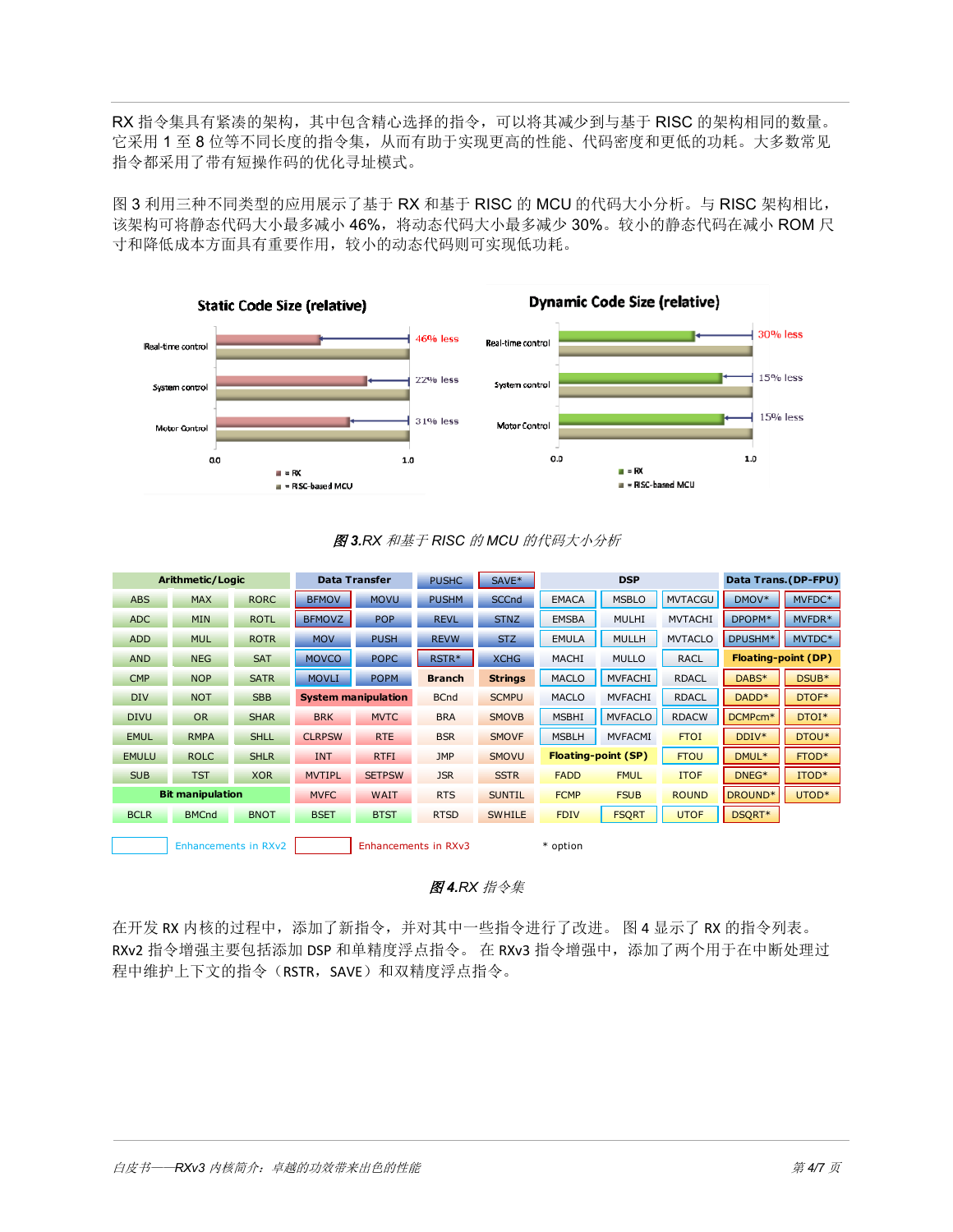# 内核架构

RXv1, RXv2 和 RXv3 的流水线包含 5 级 (图 5)。这些流水线使用哈佛架构, 它允许在同一时钟周期内 访问指令存储器和数据存储器。 而且,这些流水线使用乱序执行技术来存储数据加载指令,以获取更高的 流水线使用率和更好的性能。



图 *5.5* 级流水线

相对 RXv1 而言, RXv2 内核的主要差异是双发射流水线结构和流水线式 FPU(单精度), 双发射内核可 以增加周期执行指令数 (IPC) 的吞吐量。新型 FPU 单元采用流水线处理来增加吞吐量,降低 FPU 执行延 迟。

RXv3 内核继承了 RXv2 的特性,并且具有新功能、双精度 FPU 和寄存器保存区功能,还进行了性能改 进。

性能改进通过增加双发射指令组合实现,这一改进主要体现在条件转移指令上,而这种指令通常用于程序 中的"if-else"和"loop"语句。通过各种各样的程序最多可实现 20% 的周期性性能改进。在某些情况 下, 由于对 RXv3 流水线讲行了编译器优化, 因此可以实现更多的改讲。

双精度 FPU 可将双精度浮点操作处理时间提高 10 倍或更多。双精度 FPU 可轻松地将基于模型开发 (MBD) 的高精度控制模型转移到 MCU 上。

RXv3 内核的设计不仅考虑了性能,而且考虑了功效。首批新的 RXv3 MCU 采用节能缓存设计,可达到 44.8 CoreMark / mA, 可减少片上闪存读取(如指令提取)期间的访问时间和功耗。

### 改善中断响应时间

实时工作的嵌入式系统需要对事件做出快速响应,包括电机控制系统发出的信号。

在 RXv3 内核中,一种名为寄存器保存区的可选专用存储区可用于保存寄存器,来存储被中断处理器覆盖 的寄存器内容。使用图 6 所示的寄存器保存区可缩短中断响应时间,这一功能不仅能缩短中断响应时间, 还能缩短总中断处理时间。中断服务程序可以利用 SAVE 指令来保存某个时钟周期内的通用寄存器和累加 器,RSTR 指令可恢复保存的寄存器。很多保存区寄存器允许嵌套中断的上下文。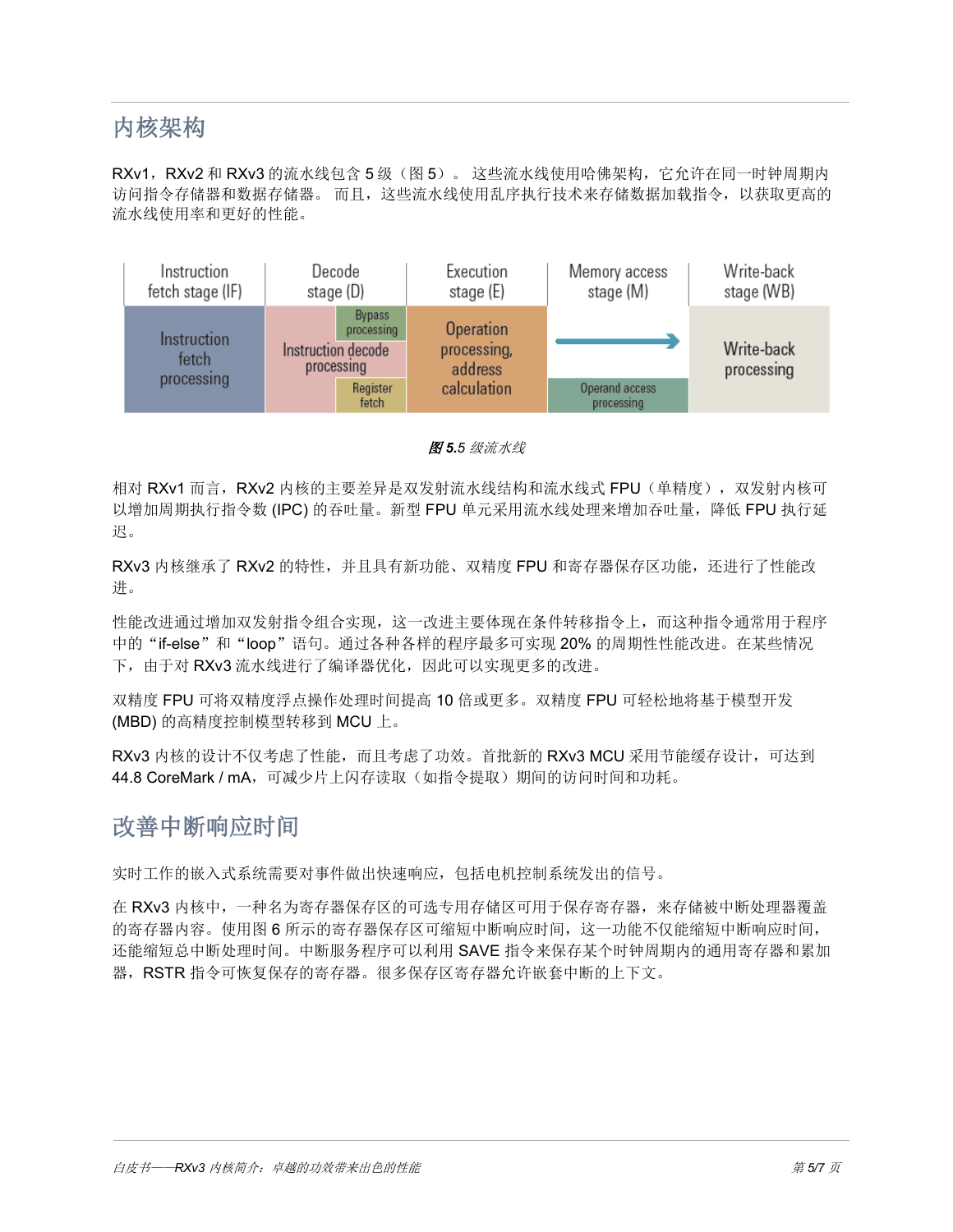

图 *6.*中断响应时间改进

寄存器保存区不仅可以用于中断处理器,还可以用于 RTOS 上下文切换,使 RTOS 上下文切换时间节省 20%。

# 闪存

每个指令的代码和操作数均是从闪存中获取,因此不仅是 MCU 内核的速度,闪存的访问速度也至关重 要。对于具有快速内核的内存访问,必须通过添加其它等待状态周期来延长每个内存读取周期。瑞萨电子  $\mathcal R$ 用 40nm MONOS 技术实现 RX 闪存, 允许非常快速的内存访问, 最高可达 120MHz, 因而无需插入其 它等待状态。

# 结论

现代、先进的控制系统要求 MCU 具有更高的效率和功能。瑞萨电子 RXv3 内核可通过非常低的功耗实现业 界一流的性能。它基于 EEMBC CoreMark® 基准性能,评分结果可达 5.82 CoreMark/MHz, 是目前运行速 度最快的 MCU 内核之一。这是通过优化指令集, DSP 和 FPU 单元, 使用流水线以及通过 MONOS 闪存 技术进行快速内存访问来实现的。通过这种优化,可以在当今的实时控制应用中快速高效地进行计算。 RX66T、RX72T 和 RX72M 是使用最新 RXv3 内核的三个 MCU, 已经在市场上发售。 在不久的将来将会 有更多的器件进入市场。

了解更多

有关 RXv3 内核的更多信息

<https://www.renesas.com/products/microcontrollers-microprocessors/rx/rx-features.html>

有关 RX66T 的更多信息

<https://www.renesas.com/products/microcontrollers-microprocessors/rx/rx600/rx66t.html>

有关 RX72T 的更多信息

<https://www.renesas.com/products/microcontrollers-microprocessors/rx/rx700/rx72t.html>

有关 RX72M 的更多信息

<https://www.renesas.com/products/microcontrollers-microprocessors/rx/rx700/rx72m.html>